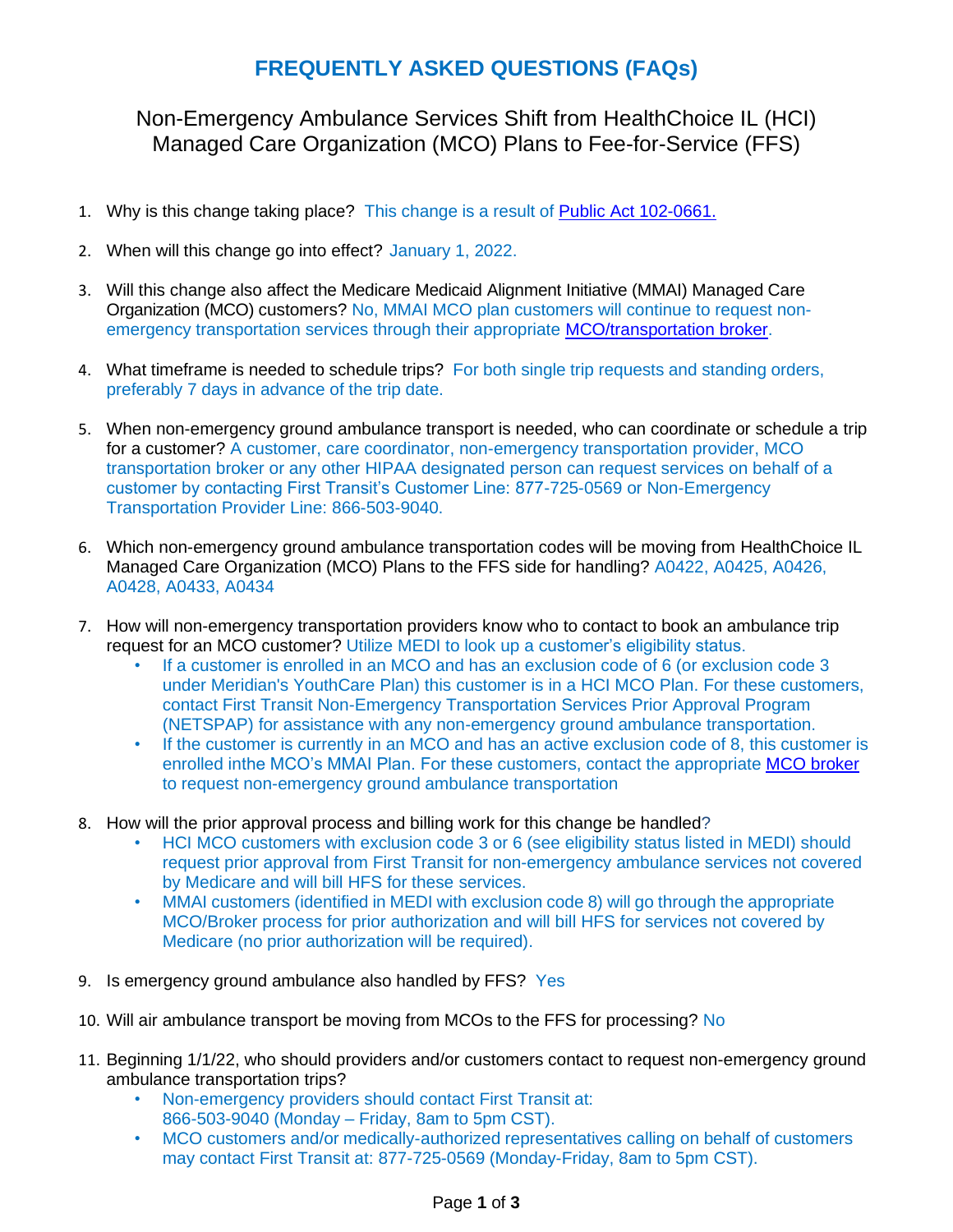## **FREQUENTLY ASKED QUESTIONS (FAQs)**

## Non-Emergency Ambulance Services Shift from HealthChoice IL (HCI) Managed Care Organization (MCO) Plans to Fee-for-Service (FFS)

- 12. What are the timely filing requirements for my transportation company to submit any trips that require post approval consideration (i.e. trips occurring after hours, weekends, holidays, etc.)? First Transit processes post authorization requests made within 30 calendar days of the date of service. Requests must include the same information as required for a prior authorization. Requests submitted to First Transit for transports beyond 30 calendar days of the date of service will be denied. See [89 Illinois Administrative Code Section 140.491 a](https://www.ilga.gov/commission/jcar/admincode/089/089001400D04910R.html)nd the [HFS Transportation Handbook](https://www2.illinois.gov/hfs/SiteCollectionDocuments/08252021TransportationHandbookReissueFinal.pdf) for further [information.](https://www2.illinois.gov/hfs/SiteCollectionDocuments/08252021TransportationHandbookReissueFinal.pdf)
- 13. How will downgraded trips be handled? First Transit will deny the trip if it does not meet medical necessity. The non-emergency transportation provider will be responsible for following-up with the appropriate MCO/Broker for payment. An ambulance provider may appeal a decision by the Department or its authorized approval agents.

First Transit receives appeal packets mainly by mail from the ambulance transportation providers. The materials submitted in the packets are digitized and each packet is date stamped and assigned an individual tracking number. Per administrative rule, First Transit conducts an informal review within 60 days of the receipt of the appeal packet. The purpose of the review is to determine whether the submitted documentation is sufficient to reverse the original denial. If the submitted documentation does not support an approval of an ambulance transport, the original denial is affirmed. First Transit mails out written responses for each appeal, notifying the providers of the result of the informal review. The ambulance provider has the right to request a formal hearing through HFS Fair Hearings regarding this decision. Please see [89 Illinois Administrative Code Section 140.491](file:///C:/Users/Christina.McCutchan/AppData/Local/Microsoft/Windows/INetCache/Content.Outlook/CVGRBXJB/89%20Illinois%20Administrative%20Code%20Section%20140.491) for further information in this regard. **Providers should not attempt to bill an MCO for a downgraded trip if they have filed an appeal with the Department.**

- 14. Is there an online portal that non-emergency transportation providers can access requests for a nonemergency ambulance trip for a customer? Non-Emergency transportation providers can utilize First Transit's PassPORT portal to book trips. PassPORT's direct link is [PassPORT](https://www.ft-passport-il.com/) and instructions on how to access can be located at the following link - [PassPORT Instructions.](https://www.netspap.com/providers/passport)
- 15. How will First Transit determine the need for a non-emergency ground ambulance transport? First Transit asks a series of questions to assess whether a customer requires an ambulance transport. An MCO or MCO broker should not attempt to upgrade a trip to an ambulance category of service if no medicar or service car provider can be located for a trip. First Transit will not approve an ambulance transport for a customer unless it meets medical necessity. In these situations, the MCO would be responsible for handling the transport request for the customer. Providers can access the [HFS 2270](https://www2.illinois.gov/hfs/SiteCollectionDocuments/hfs2270.pdf) PCS form on the [Medical Forms page.](https://www2.illinois.gov/hfs/info/Brochures%20and%20Forms/Pages/medicalformsnumeric.aspx) First Transit currently assesses for the appropriate level of service based on medical necessity.
- 16. How will the call be handled if First Transit determines an ambulance level of transport is not medically necessary? If it is determined that the MCO customer does not meet the medical necessity criteria for ambulance transport, First Transit will advise the caller to contact the appropriate MCO/Broker. If the customer disputes this decision, the request will be reviewed by nursing staff at First Transit. First Transit will notify the customer of a final decision regarding the appropriate level of service for the requested trip within 1 business day.
- 17. What happens if a call is misdirected for ambulance (i.e. the MCO customer needs a medicar or service car transport)? First Transit will advise the caller to contact the appropriate MCO/Broker.